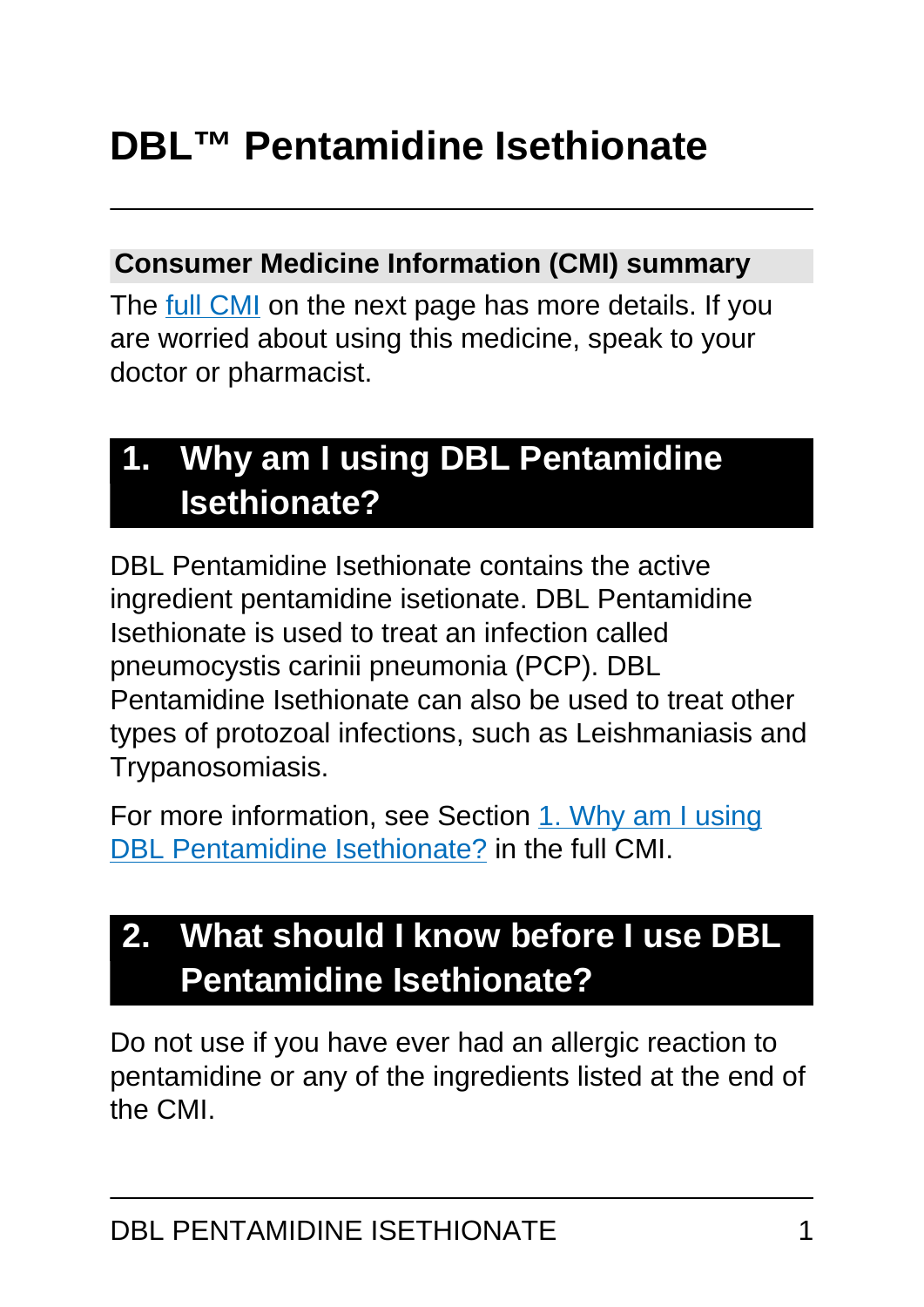Talk to your doctor if you have any other medical conditions or take any other medicines.

DBL Pentamidine Isethionate is Pentamidine is not recommended for use during pregnancy or breastfeeding. Speak to your doctor if you are pregnant, plan to become pregnant or are breastfeeding.

For more information, see Section [2. What should I know](#page-5-0) [before I use DBL Pentamidine Isethionate?](#page-5-0) in the full CMI.

# **3. What if I am taking other medicines?**

Some medicines may interfere with DBL Pentamidine Isethionate and affect how it works.

A list of these medicines is in Section [3. What if I am](#page-7-0) [taking other medicines?](#page-7-0) in the full CMI.

## **4. How do I use DBL Pentamidine Isethionate?**

- DBL Pentamidine Isethionate must only be given by a doctor or nurse. Your doctor will decide what dose of pentamidine you will receive.
- DBL Pentamidine Isethionate is given as a slow injection into a vein (intravenously) over a period of at least 60 minutes.

More instructions can be found in Section [4. How do I](#page-7-1) [use DBL Pentamidine Isethionate?](#page-7-1) in the full CMI.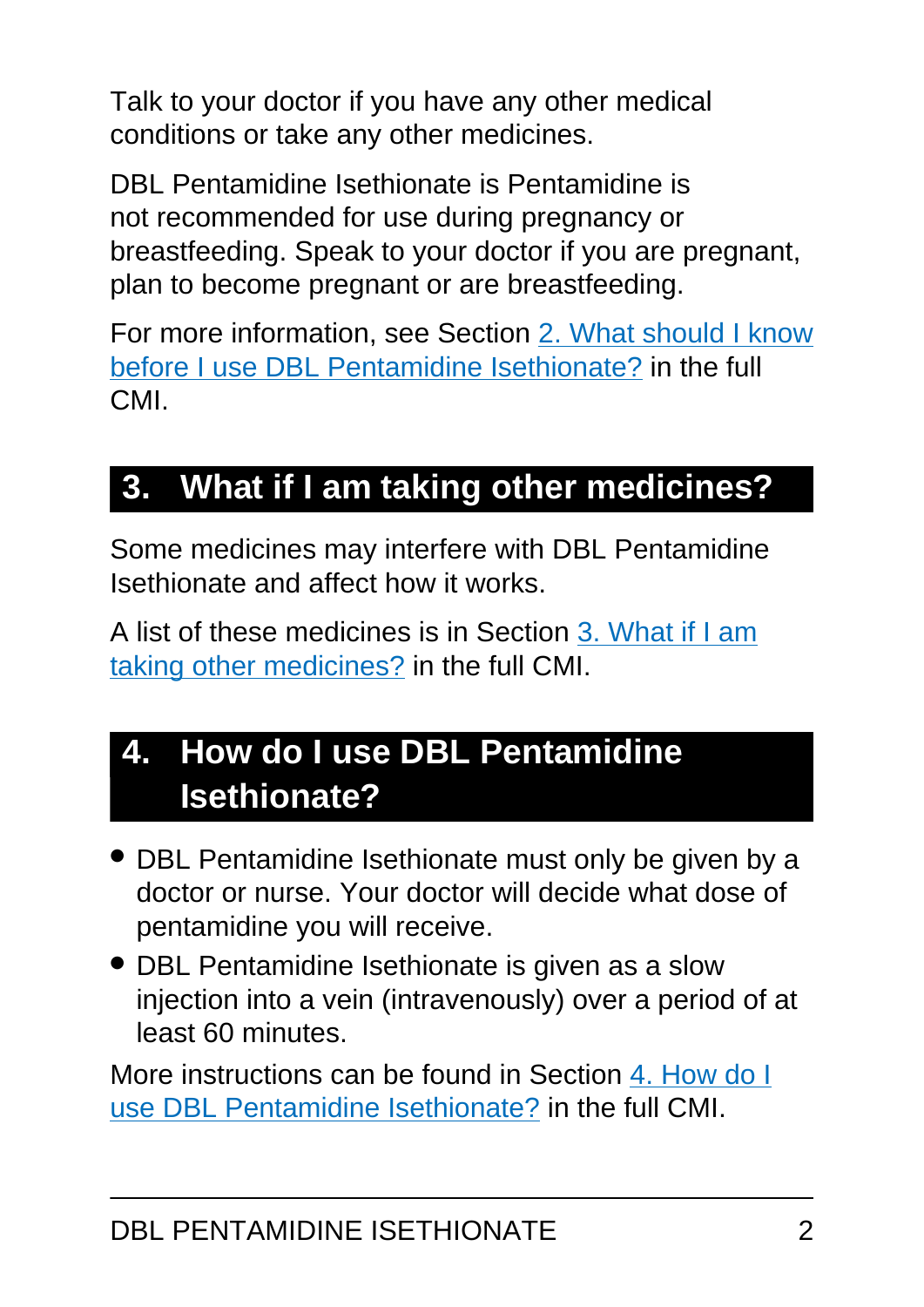# **5. What should I know while using DBL Pentamidine Isethionate?**

| Things you should do                | If you become pregnant,<br>or which to breastfeed,<br>while being given<br>pentamidine, tell your<br>doctor immediately.<br>Remind any doctor or<br>dentist you visit that<br>you are using DBL<br>Pentamidine Isethionate.<br>If you plan to have<br>surgery that needs a<br>general anaesthetic, tell<br>your doctor or dentist<br>that you are being given<br>pentamidine. |
|-------------------------------------|-------------------------------------------------------------------------------------------------------------------------------------------------------------------------------------------------------------------------------------------------------------------------------------------------------------------------------------------------------------------------------|
| <b>Driving or using</b><br>machines | <b>DBL Pentamidine</b><br>Isethionate may cause<br>dizziness and light-<br>headedness in some<br>people.                                                                                                                                                                                                                                                                      |
| <b>Drinking alcohol</b>             | Alcohol may worsen<br>dizziness or light-<br>headedness.                                                                                                                                                                                                                                                                                                                      |
| Looking after your<br>medicine      | <b>DBL Pentamidine</b><br>Isethionate will generally<br>be stored in the                                                                                                                                                                                                                                                                                                      |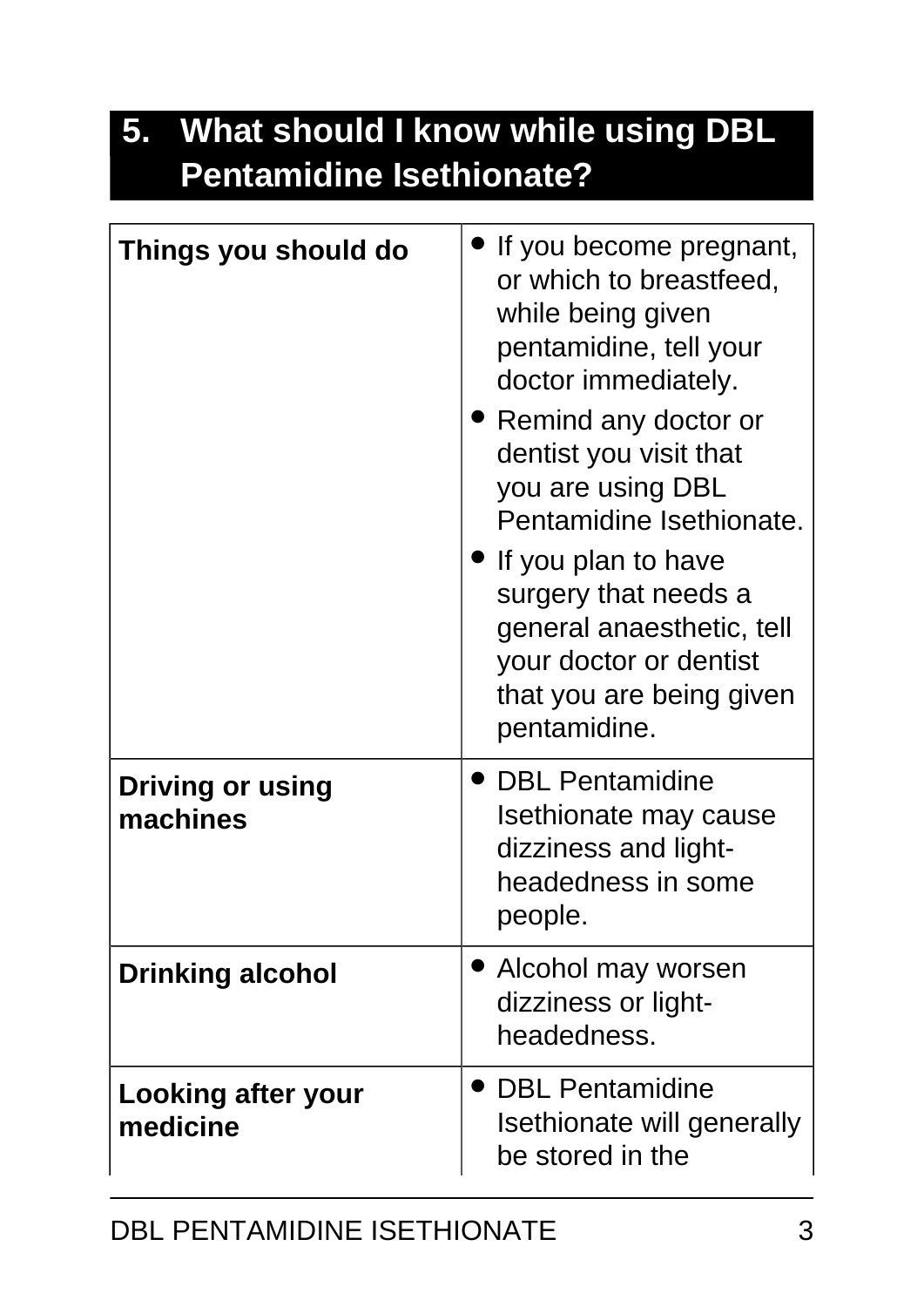For more information, see Section [5. What should I know](#page-9-0) while using linsert medicine<sup>[2]</sup> in the full CMI.

## **6. Are there any side effects?**

Side effects may include nausea and vomiting, taste disturbance or metallic taste, pain or redness at the injection site, flushing of the skin or itching, hair loss, or hallucinations. More serious side effects may include sings of an infection such as sore throat, fever and muscle pain, unusual bleeding or bruising, dizziness or fainting, other changes to blood pressure or changes in urine.

For more information, including what to do if you have any side effects, see Section [6. Are there any side](#page-11-0) [effects?](#page-11-0) in the full CMI.

# <span id="page-3-0"></span>**DBL Pentamidine Isethionate Isethionate**

**Active ingredient(s):** Pentamidine Isetionate (pen-TAM-i-deen eye-se-THIO-nate)

#### **Consumer Medicine Information (CMI)**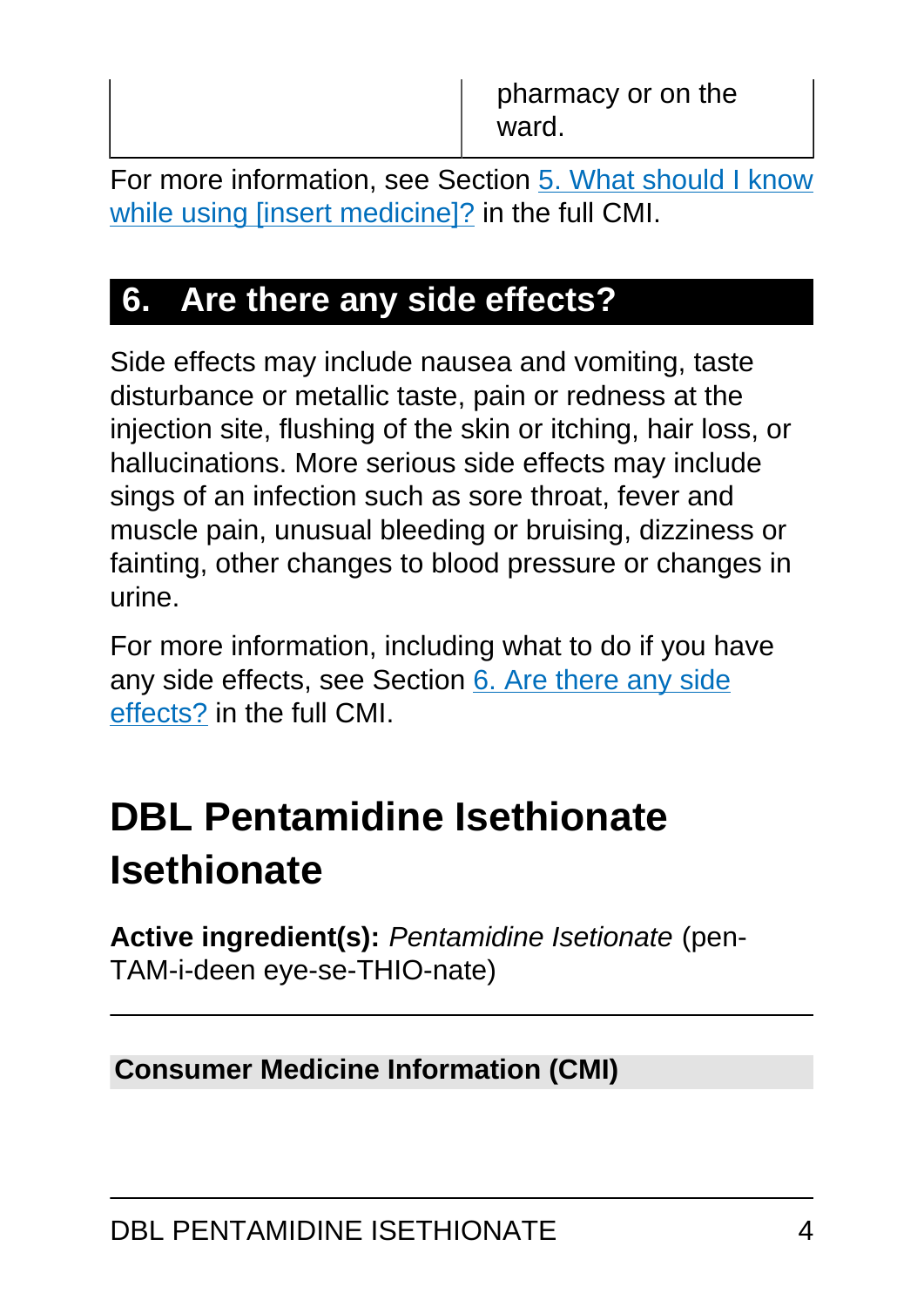This leaflet provides important information about using DBL Pentamidine Isethionate. **You should also speak to your doctor or pharmacist if you would like further information or if you have any concerns or questions about using DBL Pentamidine Isethionate.**

**Where to find information in this leaflet:**

[1. Why am I using DBL Pentamidine Isethionate?](#page-4-0)

[2. What should I know before I use DBL Pentamidine](#page-5-0) [Isethionate?](#page-5-0)

[3. What if I am taking other medicines?](#page-7-0)

[4. How do I use DBL Pentamidine Isethionate?](#page-7-1)

[5. What should I know while using DBL Pentamidine](#page-9-0) [Isethionate?](#page-9-0)

[6. Are there any side effects?](#page-11-0)

[7. Product details](#page-14-0)

# <span id="page-4-0"></span>**1. Why am I using DBL Pentamidine Isethionate?**

**DBL Pentamidine Isethionate contains the active ingredient pentamidine isetionate.** DBL Pentamidine Isethionate is used to treat an infection called pneumocystis carinii pneumonia (PCP). This kind of pneumonia occurs commonly in patients whose immune system is not working normally, such as cancer patients, transplant patients, or patients with acquired immune deficiency syndrome (AIDS).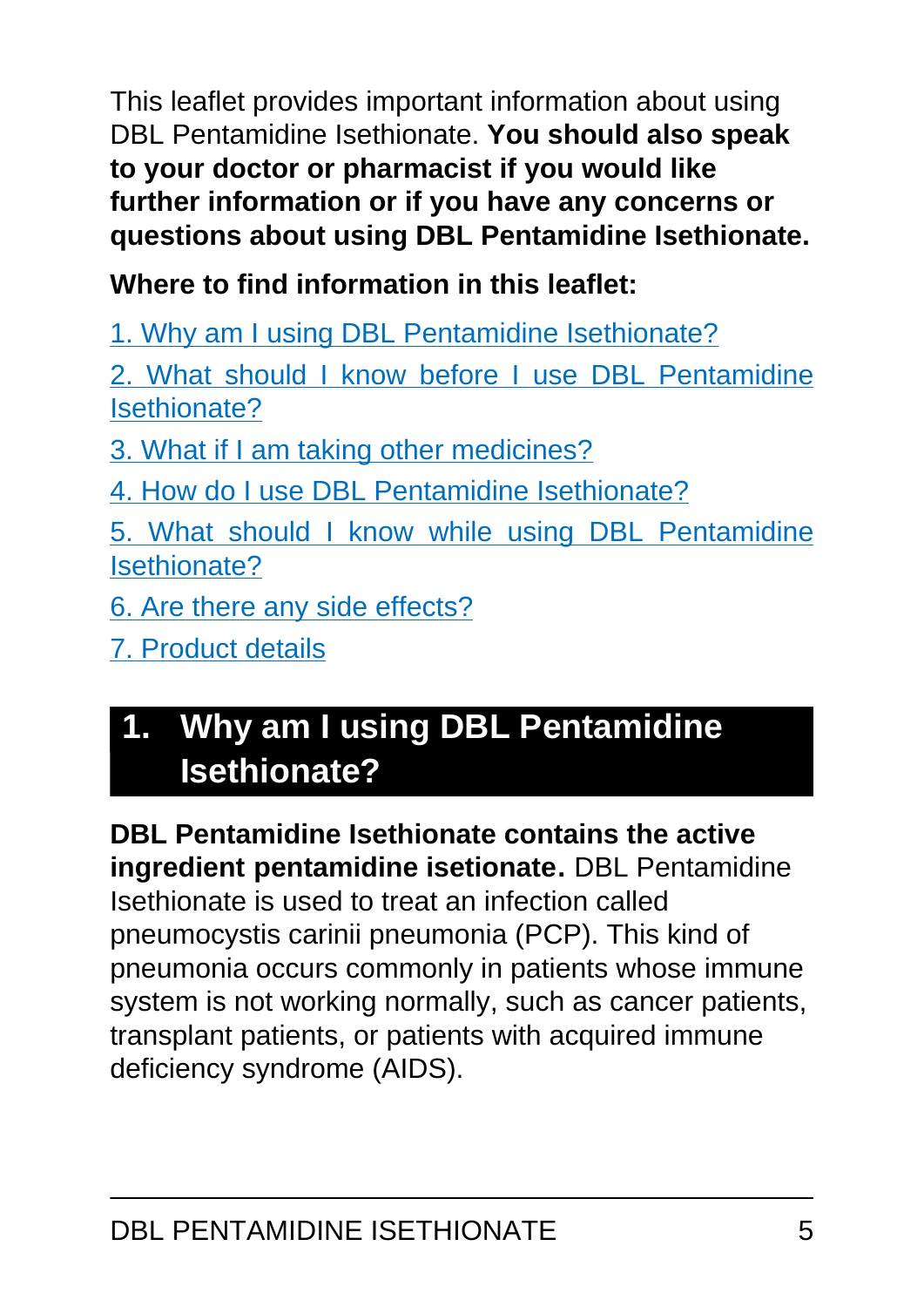DBL Pentamidine Isethionate can also be used to treat other types of protozoal infections, such as Leishmaniasis and Trypanosomiasis.

# <span id="page-5-0"></span>**2. What should I know before I use DBL Pentamidine Isethionate?**

## **Warnings**

## **Do not use DBL Pentamidine Isethionate if:**

1.you are allergic to pentamidine, or any of the ingredients listed at the end of this leaflet.

Symptoms of an allergic reaction to pentamidine may include:

- shortness of breath, wheezing or difficulty breathing
- swelling of the face, lips, tongue or other parts of the body
- rash, itching or hives on the skin.

Always check the ingredients to make sure you can use this medicine.

- 2.you are pregnant or intend to become pregnant. Please see 'pregnancy and breastfeeding' below.
- 3.you are breast-feeding or plan to breast-feed. Please see 'pregnancy and breastfeeding' below.

## **Check with your doctor if you:**

• Have any other medical conditions, especially: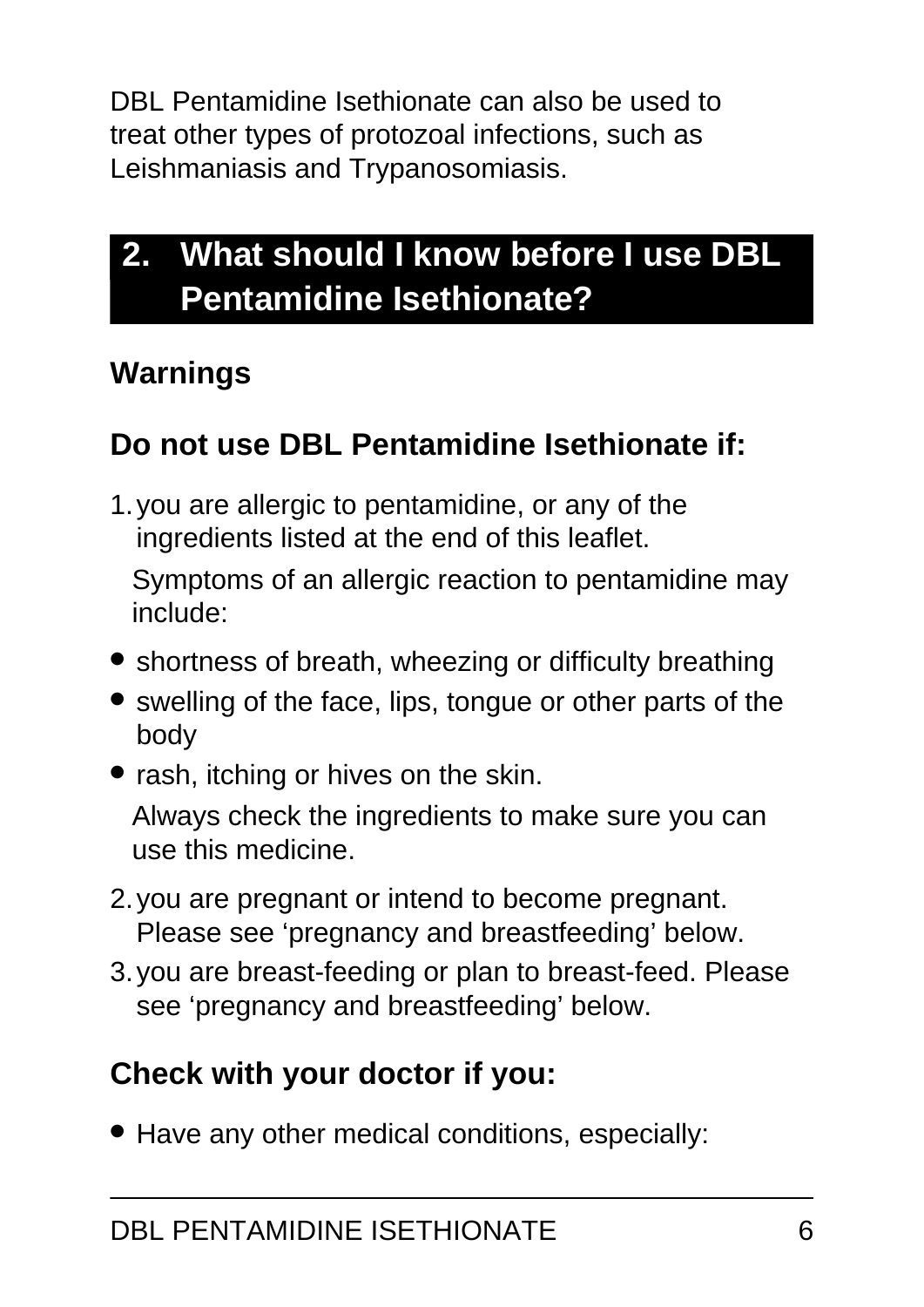- malnutrition
- high or low blood sugar levels
- liver problems
- kidney problems
- heart problems
- blood pressure problems (high or low blood pressure)
- low numbers of red blood cells, white blood cells, or platelets.

This medicine may cause serious reactions, sometimes leading to death, including:

- very low blood pressure, even after one dose
- very low blood sugar
- irregular heartbeat
- inflamed pancreas

During treatment, you may be at risk of developing certain side effects. It is important you understand these risks and how to monitor for them. See additional information under Section [6. Are there any side effects](#page-11-0)?

## **Pregnancy and breastfeeding**

Pentamidine is not recommended for use during pregnancy. If there is a need to consider pentamidine during your pregnancy, your doctor will discuss with you the benefits and risks of being given it.

Pentamidine is not recommended while you are breastfeeding, as it is not known whether pentamidine passes into breast milk. If there is a need to consider pentamidine while you are breast-feeding, your doctor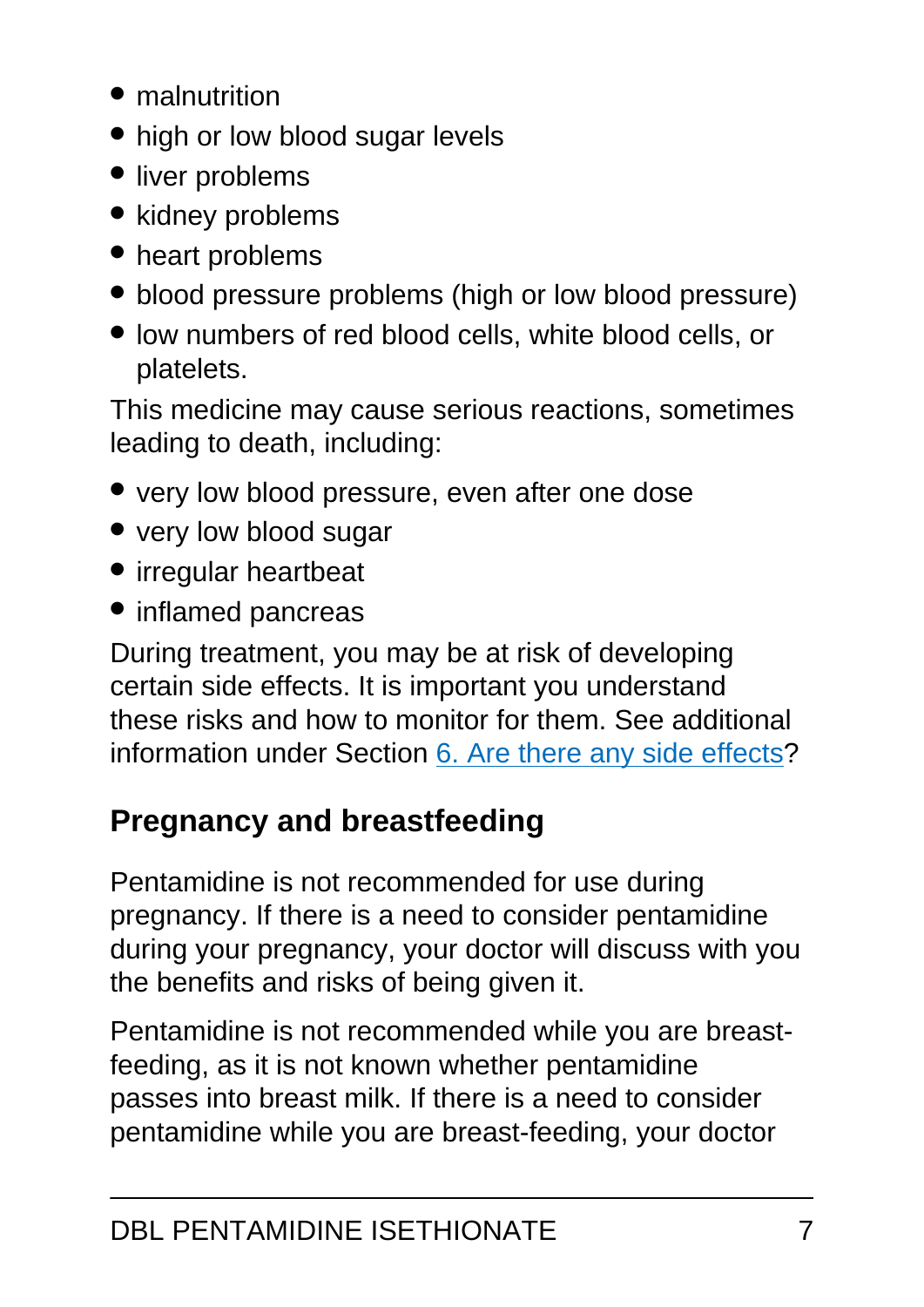will discuss with you the benefits and risks of being given it.

# <span id="page-7-0"></span>**3. What if I am taking other medicines?**

Tell your doctor or pharmacist if you are taking any other medicines, including any medicines, vitamins or supplements that you buy without a prescription from your pharmacy, supermarket or health food shop.

#### **Some medicines may interfere with DBL Pentamidine Isethionate and affect how it works.** These include:

- amphotericin B, a drug used to treat serious fungal infections
- aminoglycoside antibiotics, such as gentamicin
- cisplatin, a drug used to treat certain types of cancer
- vancomycin, a type of antibiotic

Medicines that are harmful to the liver, kidneys or blood cells may also interfere with pentamidine.

These medicines may be affected by pentamidine or may affect how well it works. You may need different amounts of your medicine, or you may need to take/ use different medicines. Your doctor or pharmacist will advise you.

<span id="page-7-1"></span>**Check with your doctor or pharmacist if you are not sure about what medicines, vitamins or supplements you are taking and if these affect DBL Pentamidine Isethionate.**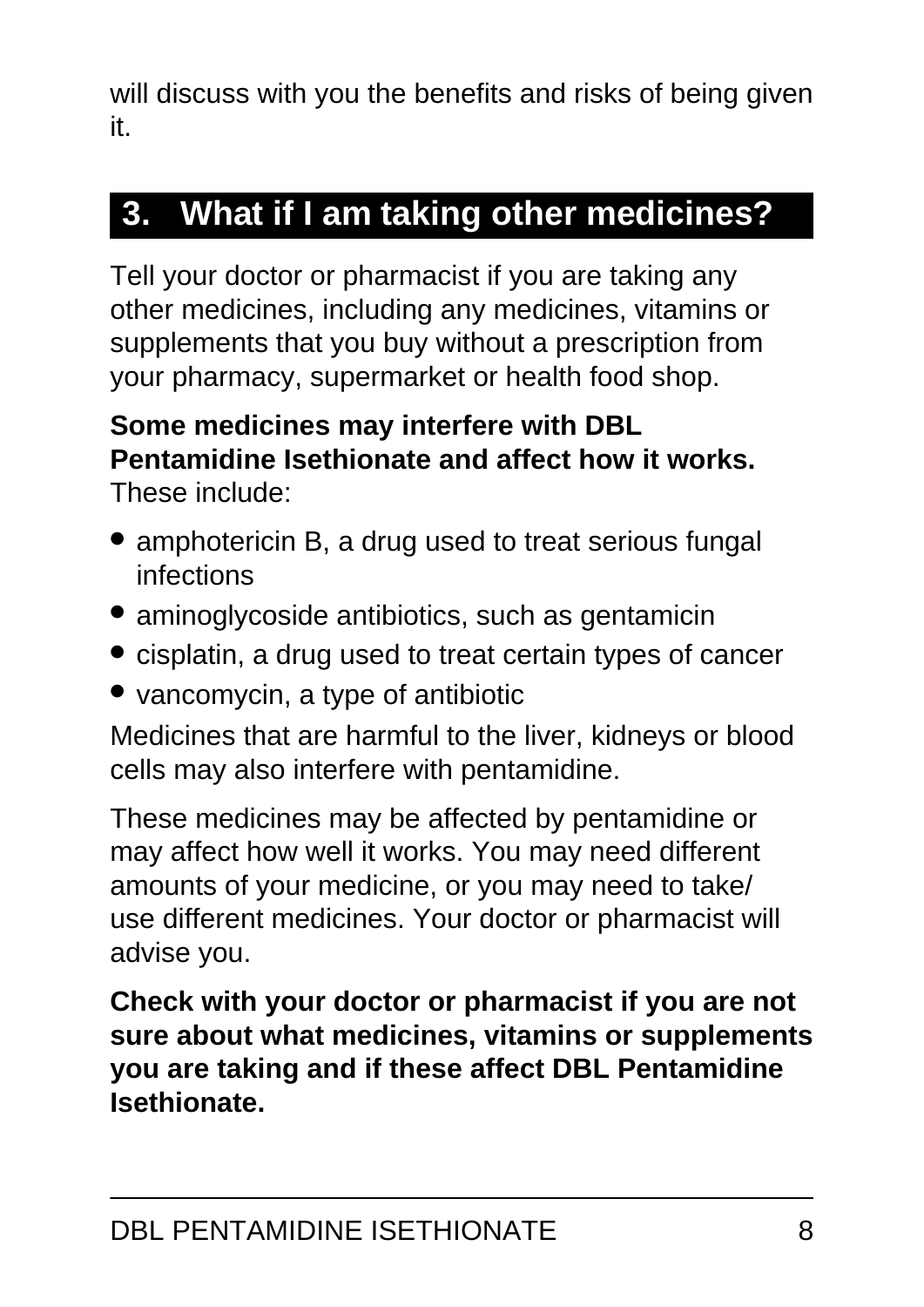# **4. How do I use DBL Pentamidine Isethionate?**

## **How much is given**

● Your doctor will decide what dose of pentamidine you will receive. This depends on your condition and other factors, such as your weight.

#### **How DBL Pentamidine Isethionate is given and for how long**

- DBL Pentamidine Isethionate is given as a slow injection into a vein (intravenously) over a period of at least 60 minutes. DBL Pentamidine Isethionate must only be given by a doctor or nurse.
- Some patients develop sudden, severe low blood pressure after a dose of pentamidine. Therefore, you should be lying down while you are being given pentamidine. Your blood pressure will be closely monitored.
- To treat **Pneumocystis carinii pneumonia (PCP)**, DBL Pentamidine Isethionate is usually given once daily for 14 days.
- To treat Leishmaniasis, DBL Pentamidine Isethionate may be given once, twice or three times a week.
- To treat Trypanosomiasis, DBL Pentamidine Isethionate may be given either daily or on alternate days for a total of 7 to 10 doses.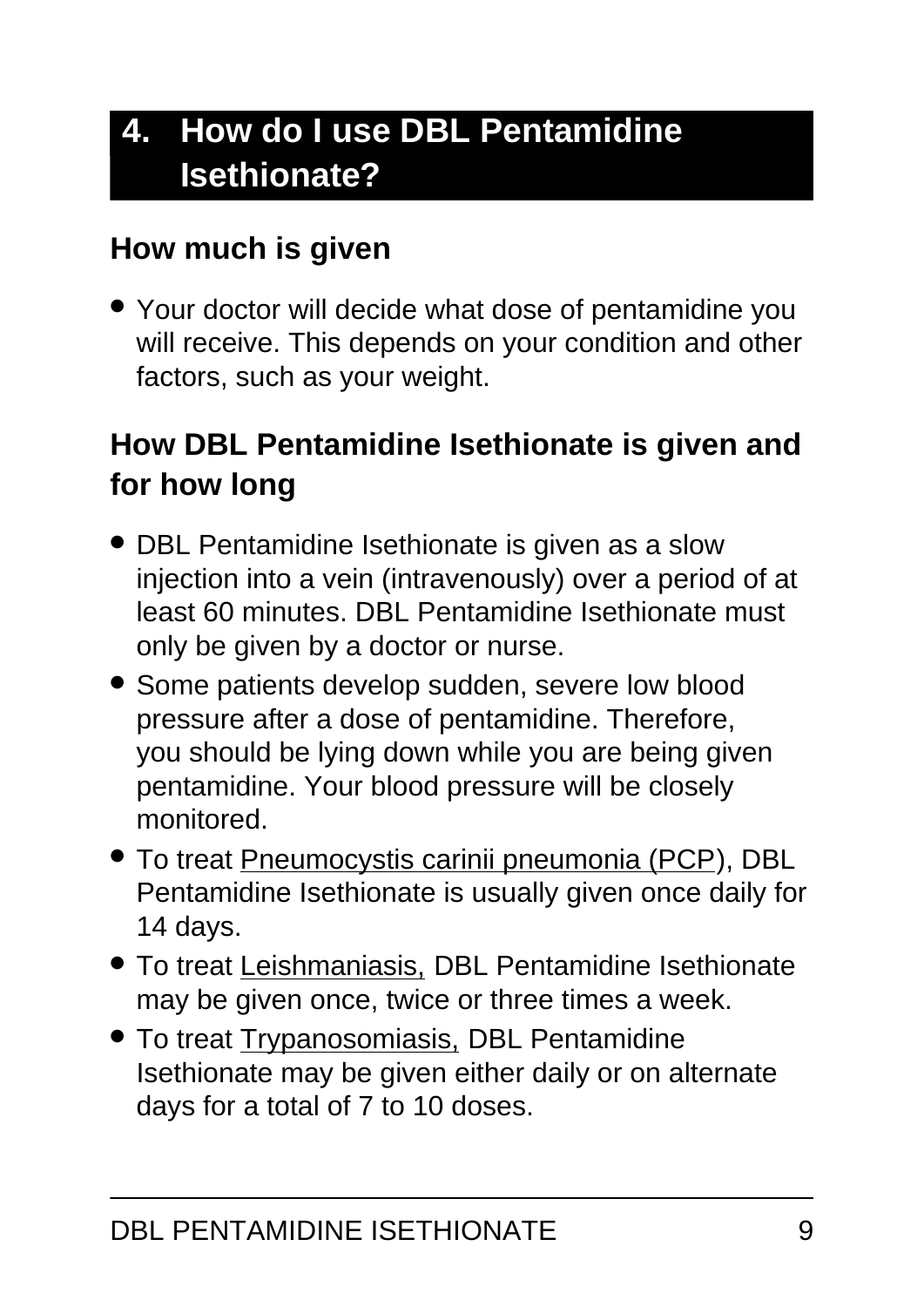## **If you are given too much DBL Pentamidine Isethionate**

As DBL Pentamidine Isethionate is given to you under the supervision of your doctor, it is very unlikely that you will receive too much. However, if you experience any severe side effects after being given this medicine, or if you think that you have received too much DBL pentamidine isethionate, you may need urgent medical attention.

#### **You should immediately:**

- phone the Poisons Information Centre (**by calling 13 11 26**), or
- contact your doctor, or
- go to the Emergency Department at your nearest hospital.

#### **You should do this even if there are no signs of discomfort or poisoning.**

# <span id="page-9-0"></span>**5. What should I know while using DBL Pentamidine Isethionate?**

## **Things you should do**

- If you become pregnant, or wish to breastfeed, while being given pentamidine, tell your doctor immediately.
- If you plan to have surgery that needs a general anaesthetic, tell your doctor or dentist that you are being given pentamidine.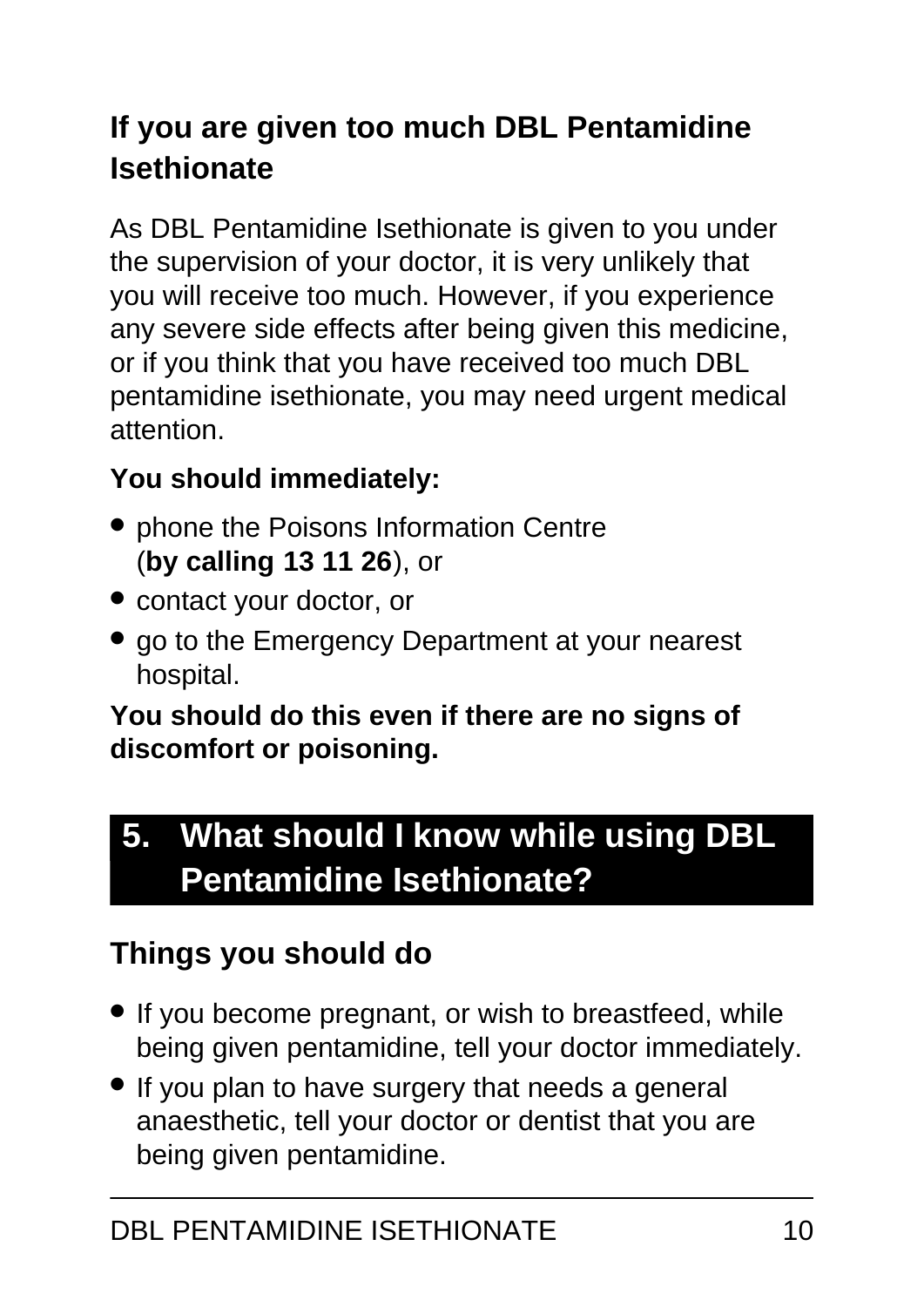• Keep all of your doctor's appointments so that your progress can be checked.

Your doctor may do some tests (such as blood and platelet counts, blood sugar, heart rate, kidney and liver function tests) from time to time to make sure the medicine is working and to prevent unwanted side effects

## **Call your doctor straight away if you:**

• Experience any unusual effects of this medicine, or any side effects listed under Section '6. Are there any side effects' below.

Remind any doctor or dentist you visit that you are using DBL Pentamidine Isethionate.

## **Driving or using machines**

#### **Be careful before you drive or use any machines or tools until you know how DBL Pentamidine Isethionate affects you.**

DBL Pentamidine Isethionate may cause dizziness and light-headedness in some people.

Make sure you know how you react to pentamidine before you drive a car, operate machinery, or do anything else that could be dangerous if you are dizzy or light-headed. If this occurs do not drive.

## **Drinking alcohol**

**Tell your doctor if you drink alcohol.**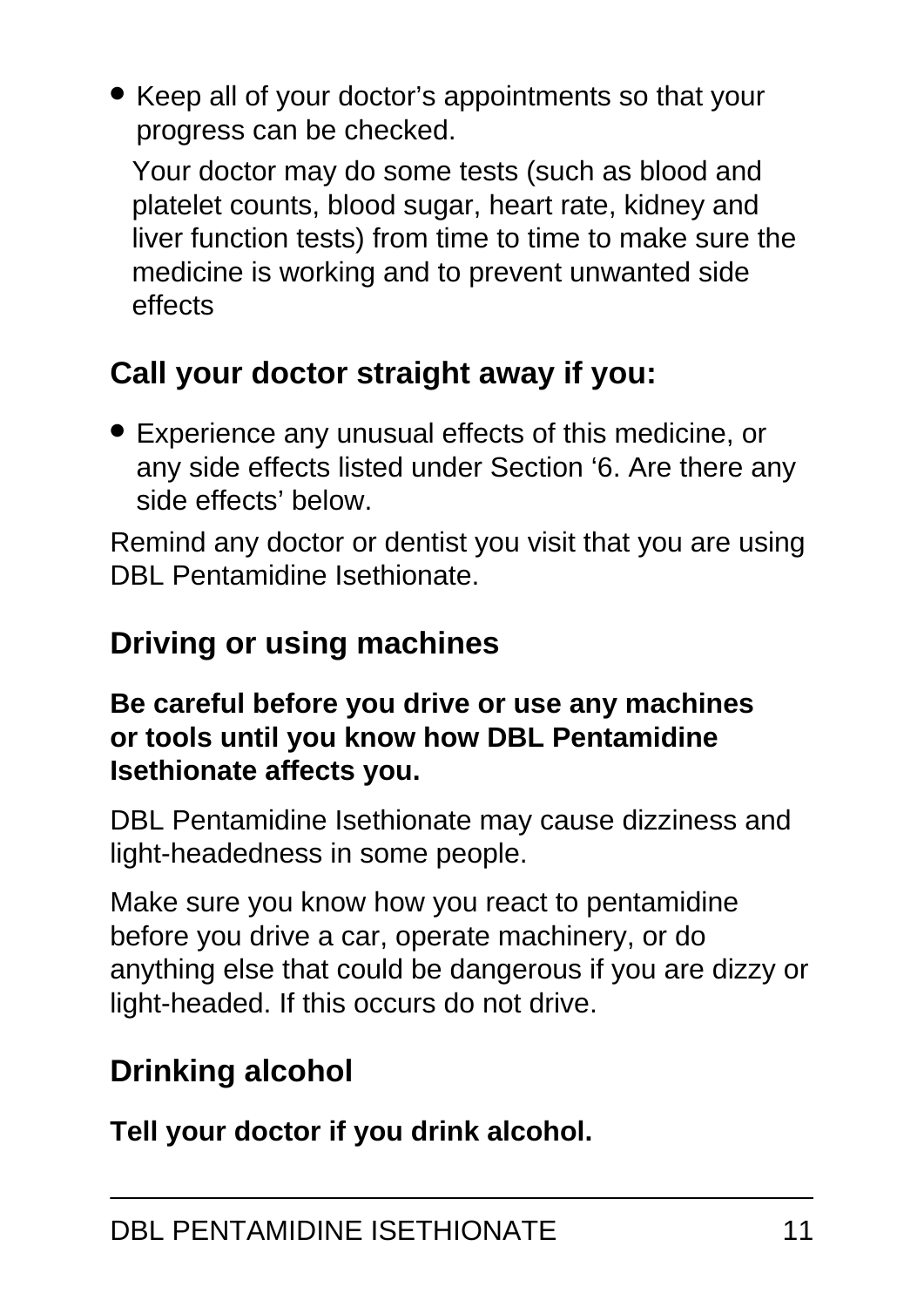Alcohol may worsen dizziness or light-headedness.

#### **Looking after your medicine**

DBL Pentamidine Isethionate will generally be stored in the pharmacy or on the ward

## <span id="page-11-0"></span>**6. Are there any side effects?**

All medicines can have side effects. If you do experience any side effects, most of them are minor and temporary. However, some side effects may need medical attention.

See the information below and, if you need to, ask your doctor or pharmacist if you have any further questions about side effects.

#### **Less serious side effects**

| Less serious side effects What to do                             |                                                  |
|------------------------------------------------------------------|--------------------------------------------------|
| <b>Gastrointestinal related</b><br>symptoms:                     | Speak to your doctor if<br>you have any of these |
| • nausea and vomiting<br>• taste disturbances,<br>metallic taste | less serious side effects<br>and they worry you. |
| Visible skin related<br>changes:                                 |                                                  |
| pain or redness at the<br>injection site                         |                                                  |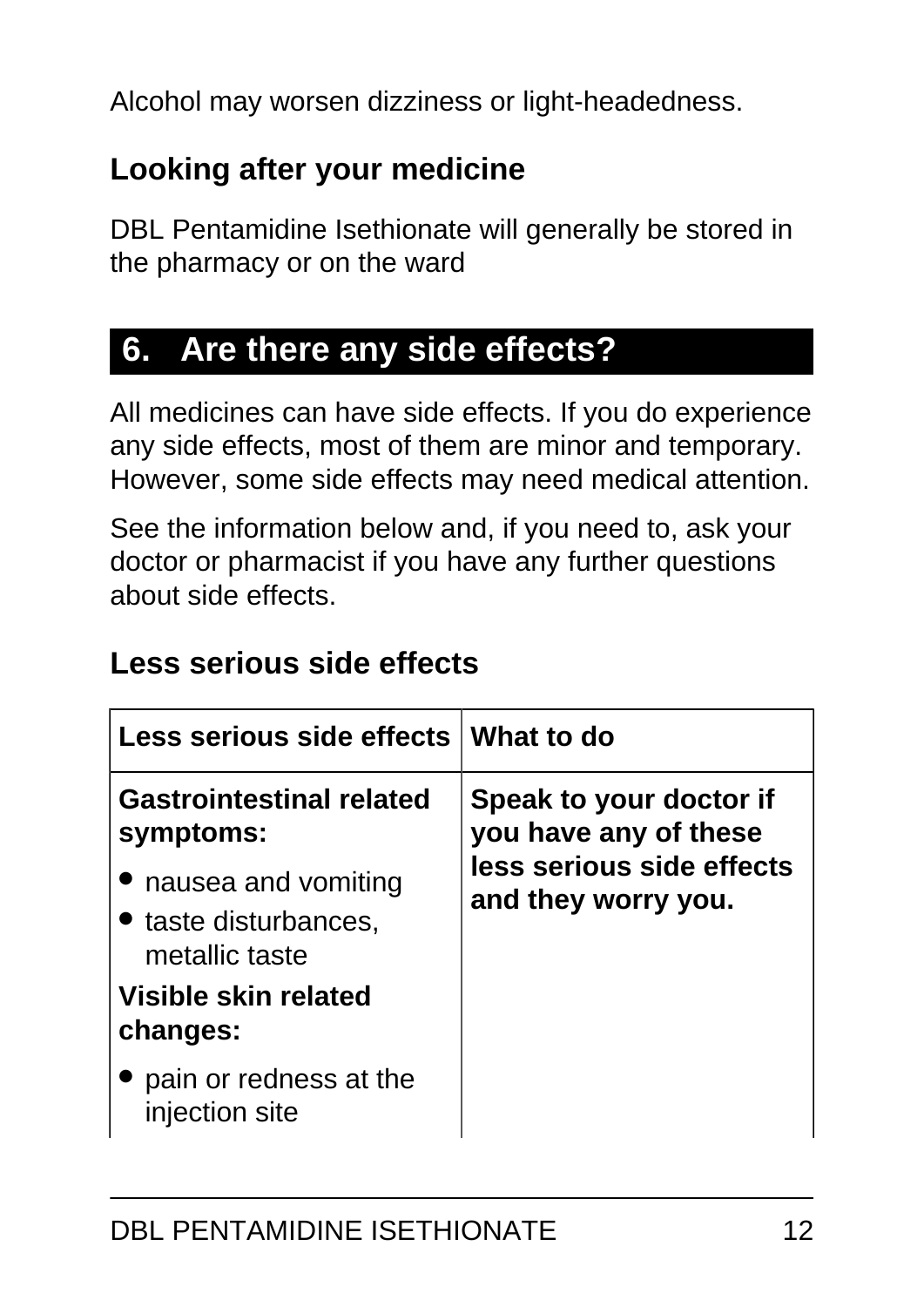| Less serious side effects What to do |  |
|--------------------------------------|--|
| • skin rash, redness,<br>itching     |  |
| • flushing in face                   |  |
| <b>Other</b>                         |  |
| • hair loss<br>• hallucinations      |  |

#### **Serious side effects**

| <b>Serious side effects</b>                                                                                                              | What to do                                                                                                                                                                    |
|------------------------------------------------------------------------------------------------------------------------------------------|-------------------------------------------------------------------------------------------------------------------------------------------------------------------------------|
| <b>Changes to the skin:</b><br>• unusual bleeding or<br>bruising<br>• peeling of the skin<br>Signs of an infection or<br>reaction:       | Call your doctor straight<br>away, or go straight<br>to the Emergency<br><b>Department at your</b><br>nearest hospital if you<br>notice any of these<br>serious side effects. |
| sore throat or fever<br>• fever, chills, headache<br>and muscle pain (signs<br>of Herxheimer reaction)<br><b>Changes to blood sugar:</b> |                                                                                                                                                                               |
| increased urination,<br>unusual thirst, tiredness<br>(signs of high blood<br>sugar)                                                      |                                                                                                                                                                               |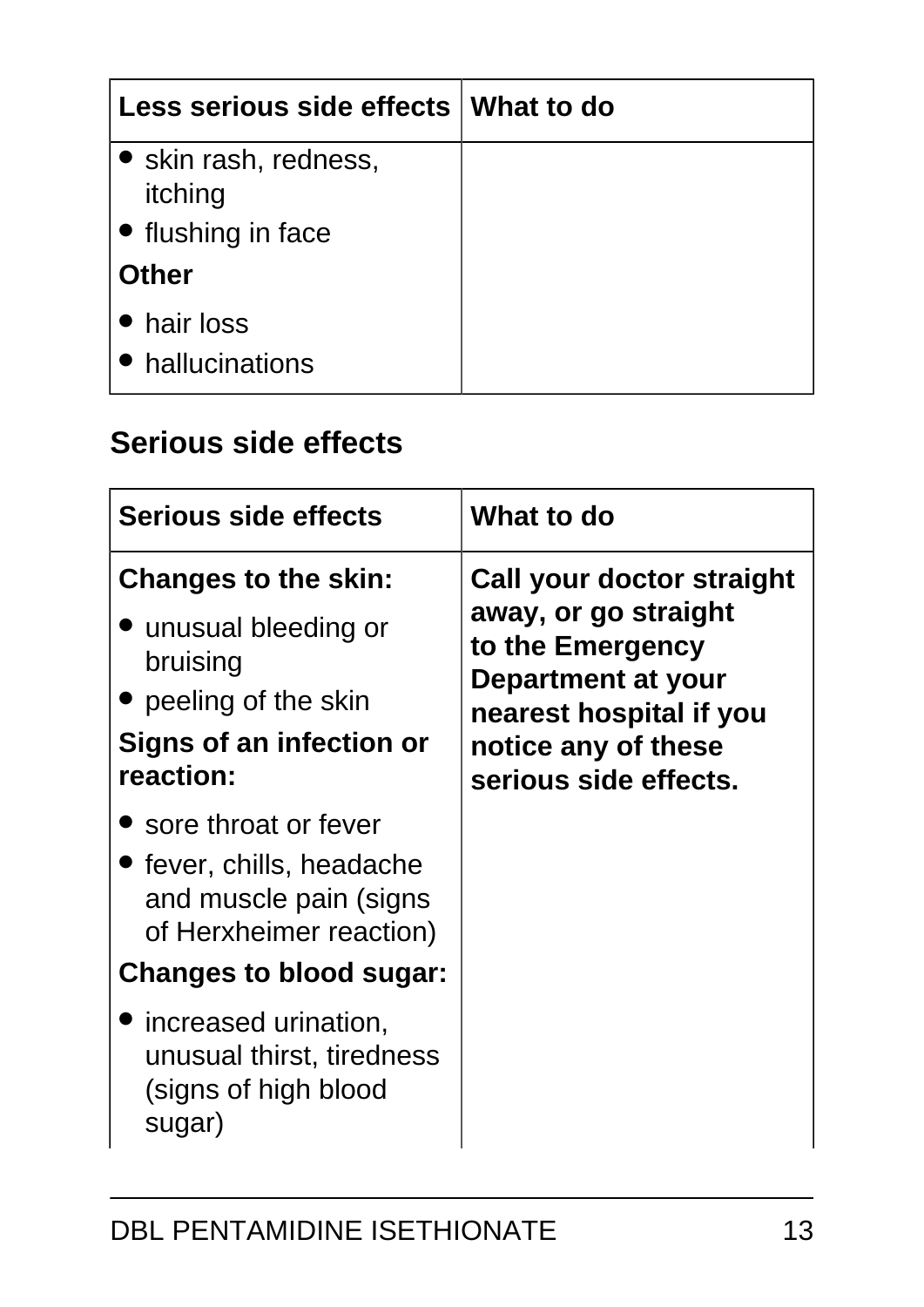| Serious side effects                                                                                                          | What to do |
|-------------------------------------------------------------------------------------------------------------------------------|------------|
| If trembling or shaking,<br>light-headedness,<br>irritability (signs of low<br>blood sugar)<br><b>Blood pressure, heart</b>   |            |
| rate or clothing:                                                                                                             |            |
| dizziness or fainting<br>(may be signs of low<br>blood pressure)<br>• slow, fast or irregular<br>heart rate                   |            |
| pain, swelling, redness,<br>skin tenderness,<br>warmth, sudden<br>shortness of breath,<br>chest pain (signs of<br>blood clot) |            |
| <b>Breathing:</b>                                                                                                             |            |
| breathlessness, difficulty<br>in breathing.                                                                                   |            |
| Urine changes and<br>associated swelling:                                                                                     |            |
| less urine, change in the<br>colour of your urine with<br>swelling in your legs,<br>ankles or feet                            |            |
| Other:                                                                                                                        |            |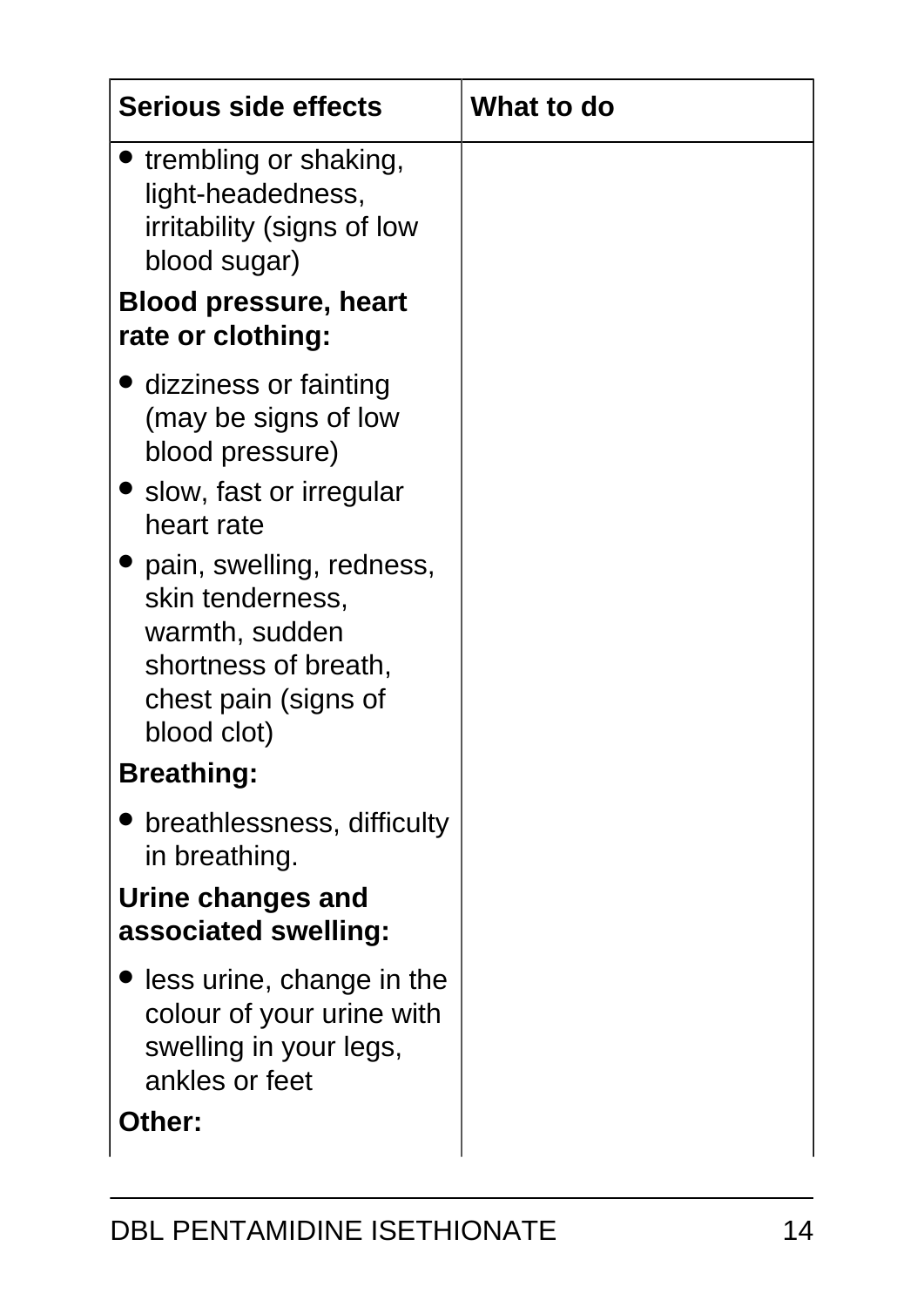| Serious side effects    | What to do |
|-------------------------|------------|
| • pain in upper abdomen |            |

#### **Tell your doctor or pharmacist if you notice anything else that may be making you feel unwell.**

Other side effects not listed here may occur in some people.

## **Reporting side effects**

After you have received medical advice for any side effects you experience, you can report side effects to the Therapeutic Goods Administration online at [www.tga.gov.au/reporting-problems.](http://www.tga.gov.au/reporting-problems) By reporting side effects, you can help provide more information on the safety of this medicine.

**Always make sure you speak to your doctor or pharmacist before you decide to stop taking any of your medicines.**

## <span id="page-14-0"></span>**7. Product details**

This medicine is only available with a doctor's prescription.

#### **What DBL Pentamidine Isethionate contains**

| <b>Active ingredient</b> | Pentamidine isetionate |
|--------------------------|------------------------|
| (main ingredient)        |                        |